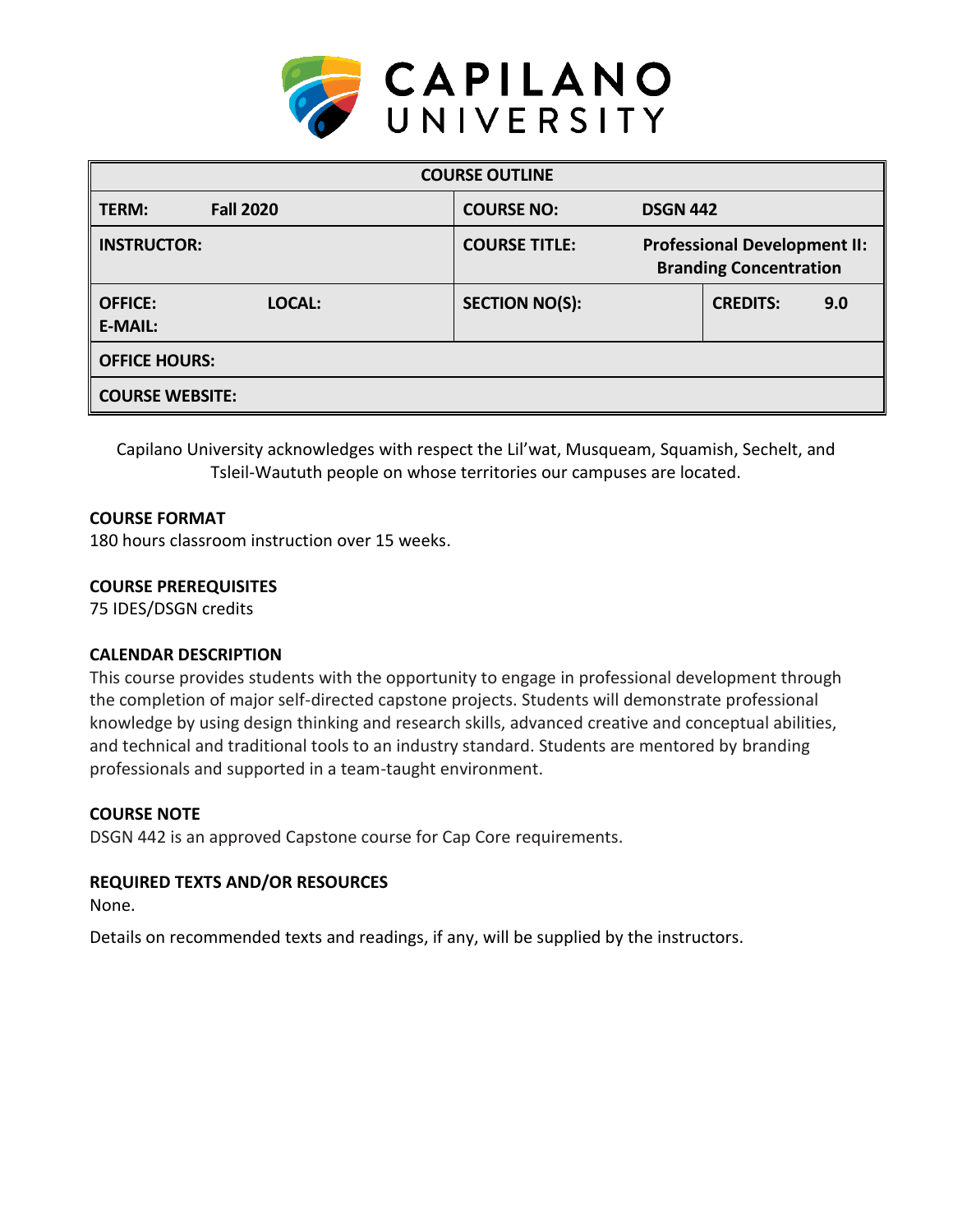### **COURSE STUDENT LEARNING OUTCOMES**

### **On successful completion of this course, students will be able to do the following:**

- Evaluate completed projects and refine them to a professional standard;
- Define professional goals for portfolio development and complete a portfolio of work;
- Develop a major self-directed capstone project that supports professional goals;
- Undertake the research necessary to support a capstone project;
- Demonstrate a culmination of visual communication knowledge through design thinking, professional skills and technical proficiency that meet industry standards; and
- Assess visual communication projects and develop comprehensive case studies with evidence-based rationales.

### **Students who complete this Capstone course will be able to do the following:**

- Identify a topic of inquiry or practice;
- Gather and organize relevant research materials;
- Evaluate, synthesize, and apply research findings; and
- Share findings or results in a means appropriate to a field of study.

### **COURSE CONTENT**

| <b>Week</b> | Content/Lecture                                                         | <b>Assignments</b>             | <b>Due</b> |
|-------------|-------------------------------------------------------------------------|--------------------------------|------------|
| Week 1      | Review course outline and<br>expectations (Day 1)                       | Capstone project pitch PDF     | Noon       |
|             | Workshop on time and project<br>management (Day 2)                      |                                | 09:00      |
|             |                                                                         |                                | 13:00      |
|             | Project pitches to all-mentor panel<br>(student audience) (Day 1 and 2) |                                |            |
| Weeks 2-4   | Capstone project research                                               | (2) Creative brief             | Week 2     |
|             | (Day 1 and 2)                                                           | (1) Research package           | End Week 4 |
|             | Portfolio development / case study<br>(Day 2)                           |                                |            |
| Weeks 5-13  | Weekly meetings with mentors (as                                        | Moodboards / initial direction | Week 7     |
|             | per schedule) and ongoing<br>capstone project work.<br>(Day 1 and 2)    | Mid-project critique           | Week 10    |
|             |                                                                         | (3) Case study                 | Week 13    |
|             | Portfolio development / case study<br>(Day 2)                           |                                |            |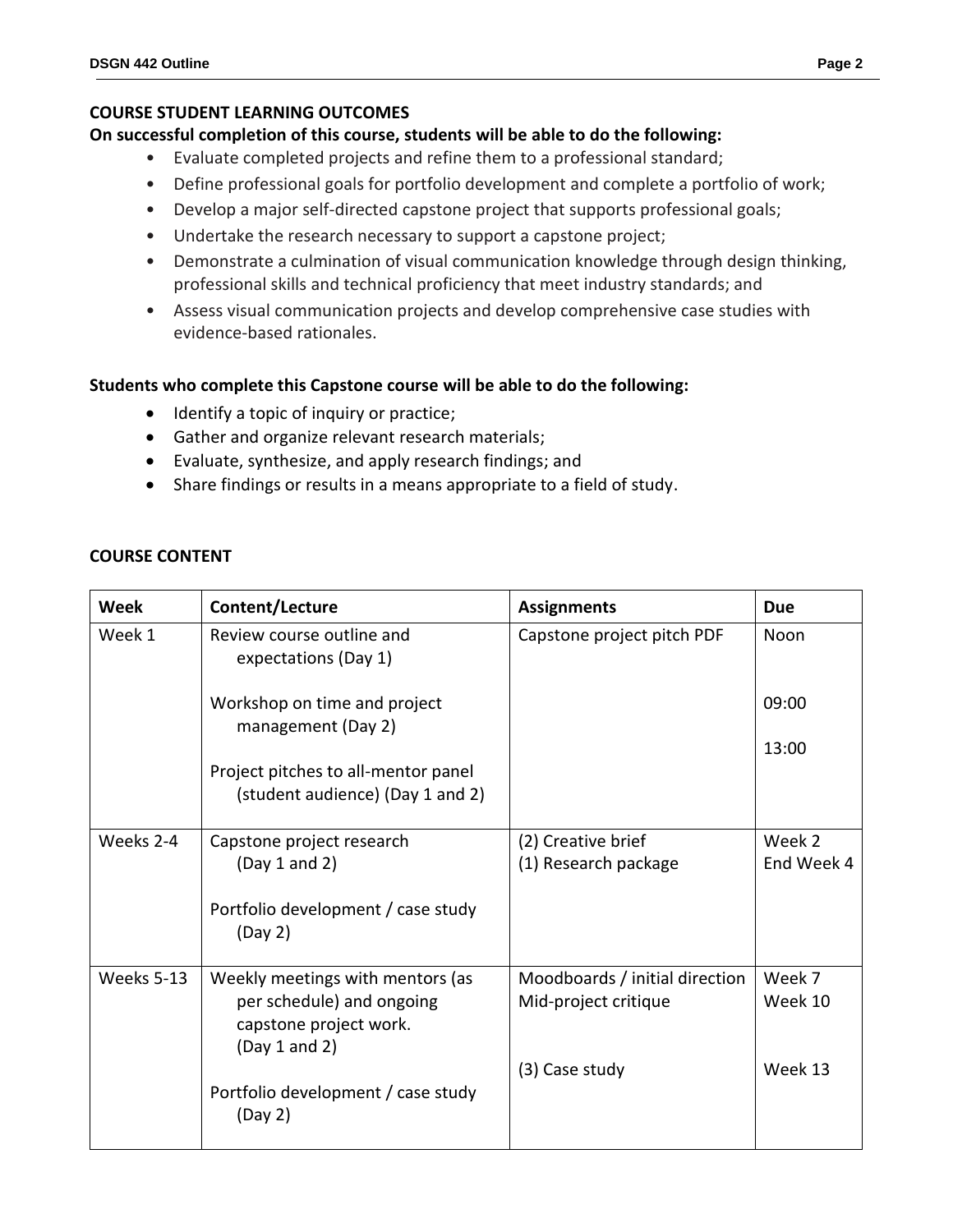| Week                                                                     | Content/Lecture                                           | <b>Assignments</b>         | <b>Due</b> |
|--------------------------------------------------------------------------|-----------------------------------------------------------|----------------------------|------------|
| Week 14<br>Mock capstone presentations (to<br>mentor team) (Day 1 and 2) |                                                           |                            |            |
|                                                                          | Portfolio development / case study<br>(Day 2)             | (4) Draft portfolio        | Week 14    |
| Week 15                                                                  | Capstone presentations to 4-mentor<br>panel (Day 1 and 2) | (5) Final capstone project | Week 15    |

### **EVALUATION PROFILE**

| 1. Research               | 15%  |
|---------------------------|------|
| 2. Creative Brief         | 5%   |
| 3. Case Study             | 10%  |
| 4. Draft Portfolio        | 20%  |
| 5. Final Capstone Project | 35%  |
| Participation             | 15%  |
| Total                     | 100% |

#### **Participation**

Students will be evaluated on the frequency and relevance of their comments, questions, observations and discussions of weekly course content; on their active engagement in in-class assignments; on their completion of required lab hours (if any) and on their work-in-progress, at 1% per class or to a maximum of 15% of the course grade.

#### **GRADING PROFILE**

|  |  |  |                                    | $A+ = 90-100$ $B+ = 77-79$ $C+ = 67-69$ $D = 50-59$ |
|--|--|--|------------------------------------|-----------------------------------------------------|
|  |  |  |                                    | A = 85-89   B = 73-76   C = 63-66   F = 0-49        |
|  |  |  | $A- = 80-84$ B- = 70-72 C- = 60-62 |                                                     |

#### **Incomplete Grades**

Grades of Incomplete "I" are assigned only in exceptional circumstances when a student requests extra time to complete their coursework. Such agreements are made only at the request of the student, who is responsible to determine from the instructor the outstanding requirements of the course.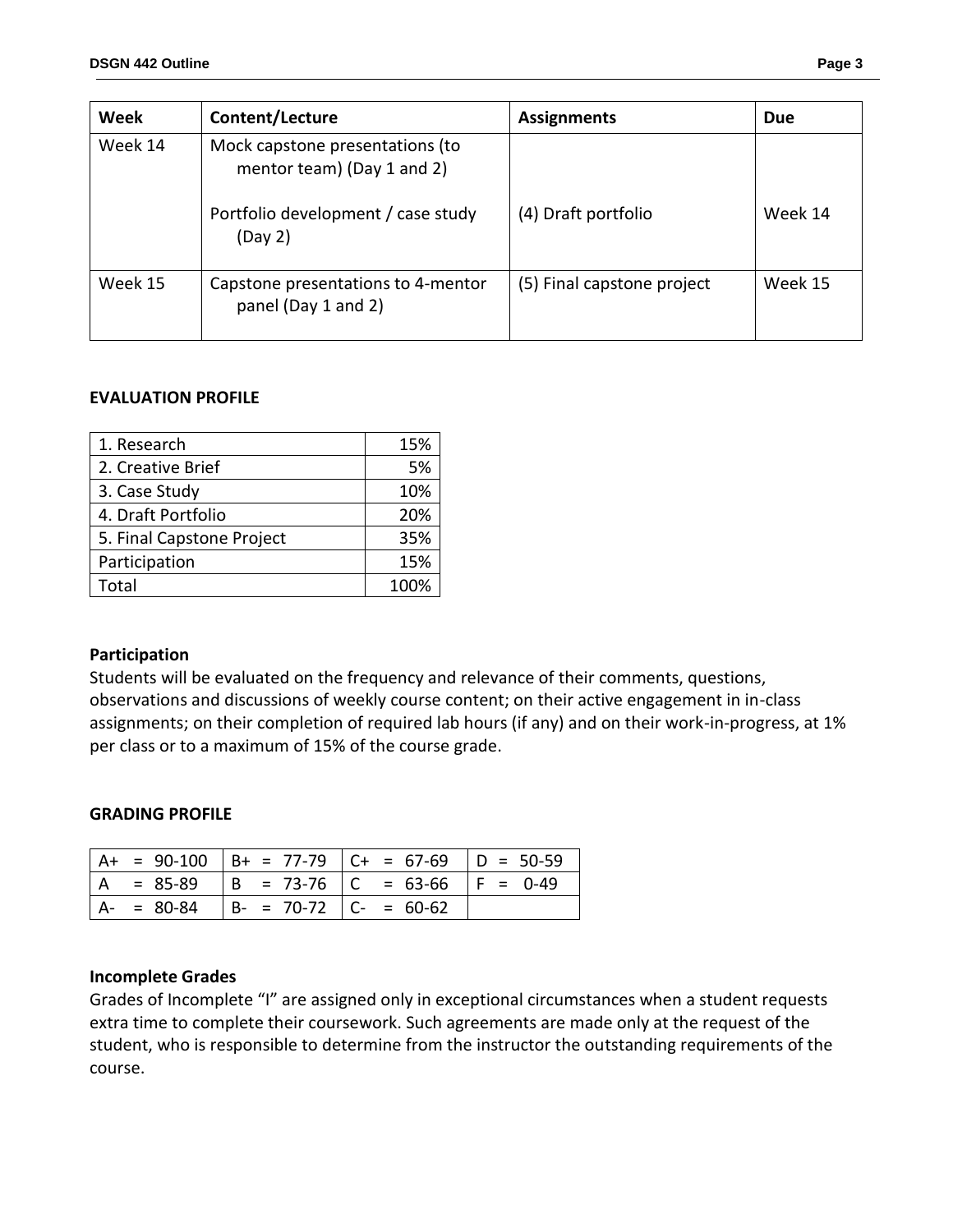### **Late Assignments**

If a course contains assignments, 20% will be deducted from the assignment grade for each period of 1 to 7 days that an assignment is late, unless prior arrangements have been made with the instructor.

## **Missed Exams/Quizzes/Tests etc.**

Missed exams, quizzes and tests (if any) will be assigned a grade of zero. Make-up exams, quizzes and tests are generally given only in medical emergencies or severe personal crises, at the discretion of the instructor.

## **Attendance**

Students are expected to attend all classes and associated activities. Students who are absent for more than three classes without the permission of the course instructor will fail the course. Students must inform the instructor and program assistant by email if a class will be missed.

## **English Usage**

Students are expected to proofread all written work for any grammatical, spelling and stylistic errors. Instructors may deduct marks for incorrect grammar and spelling in written assignments.

## **Electronic Devices**

Students may use electronic devices during class time for course-related purposes only.

## **On-line Communication**

Instructors and students should communicate using their official Capilano University addresses.

# **UNIVERSITY OPERATIONAL DETAILS**

# **Tools for Success**

Many services are available to support student success for Capilano University students. A central navigation point for all services can be found at:<https://www.capilanou.ca/student-life/>

# **Capilano University Security: download the [CapU Mobile Safety App](https://www.capilanou.ca/student-life/support--wellness/safety--security/capu-safe-app/)**

# **Policy Statement (S2009-06)**

Capilano University has policies on Academic Appeals (including appeal of final grade), Student Conduct, Academic Integrity, Academic Probation and other educational issues. These and other policies are available on the University website.

# **Academic Integrity (S2017-05)**

Any instance of academic dishonesty or breach of the standards of academic integrity is serious and students will be held accountable for their actions, whether acting alone or in a group. See policy and procedures S2017-05 Academic Integrity for more information: [https://www.capilanou.ca/about](https://www.capilanou.ca/about-capu/governance/policies/)[capu/governance/policies/](https://www.capilanou.ca/about-capu/governance/policies/)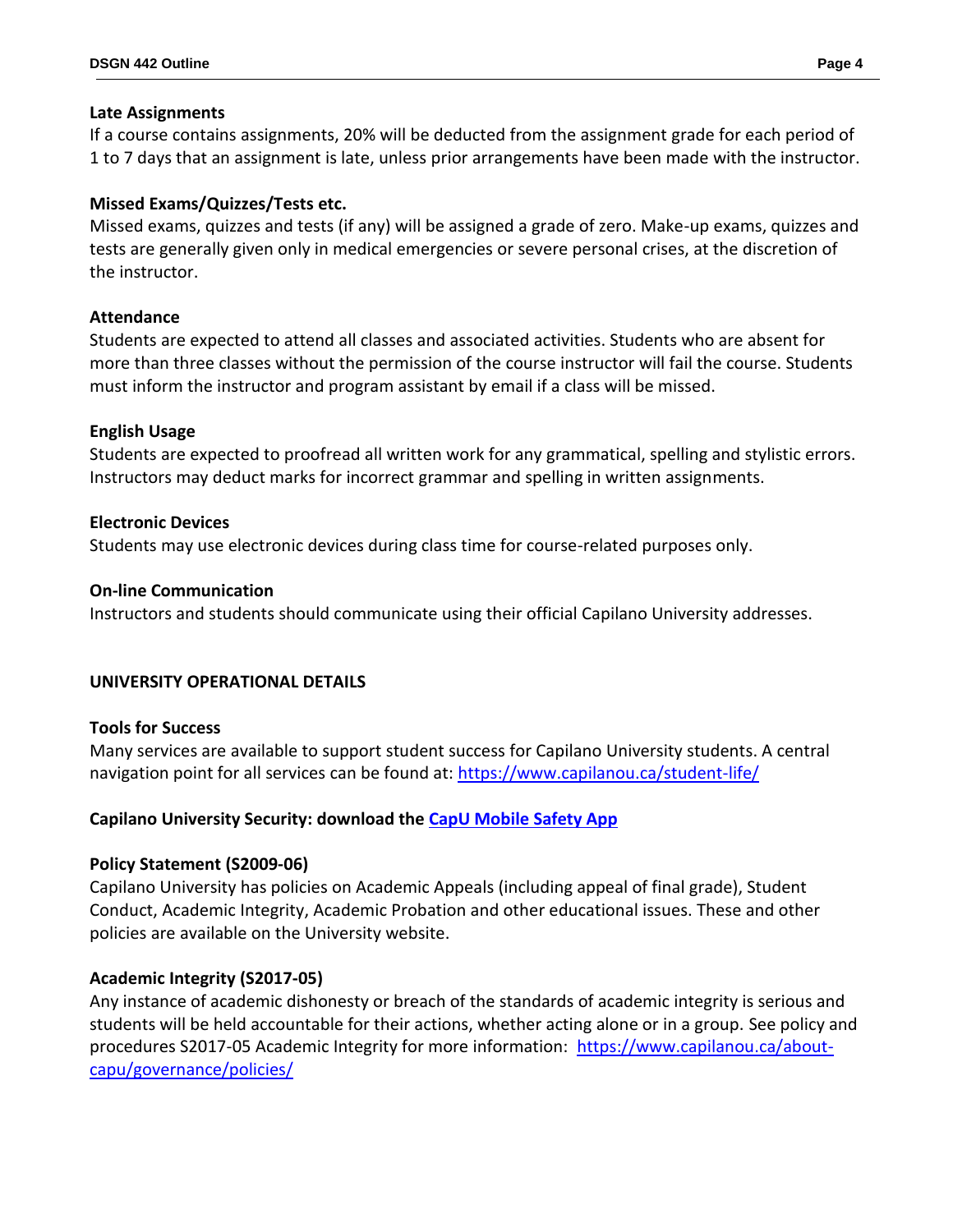Violations of academic integrity, including dishonesty in assignments, examinations, or other academic performances, are prohibited and will be handled in accordance with the Student Academic Integrity Procedures.

**Academic dishonesty** is any act that breaches one or more of the principles of academic integrity. Acts of academic dishonesty may include but are not limited to the following types:

**Cheating**: Using or providing unauthorized aids, assistance or materials while preparing or completing assessments, or when completing practical work (in clinical, practicum, or lab settings), including but not limited to the following:

- Copying or attempting to copy the work of another during an assessment;
- Communicating work to another student during an examination;
- Using unauthorized aids, notes, or electronic devices or means during an examination;
- Unauthorized possession of an assessment or answer key; and/or,
- Submitting of a substantially similar assessment by two or more students, except in the case where such submission is specifically authorized by the instructor.

**Fraud**: Creation or use of falsified documents.

**Misuse or misrepresentation of sources**: Presenting source material in such a way as to distort its original purpose or implication(s); misattributing words, ideas, etc. to someone other than the original source; misrepresenting or manipulating research findings or data; and/or suppressing aspects of findings or data in order to present conclusions in a light other than the research, taken as a whole, would support.

**Plagiarism**: Presenting or submitting, as one's own work, the research, words, ideas, artistic imagery, arguments, calculations, illustrations, or diagrams of another person or persons without explicit or accurate citation or credit.

**Self-Plagiarism**: Submitting one's own work for credit in more than one course without the permission of the instructors, or re-submitting work, in whole or in part, for which credit has already been granted without permission of the instructors.

**Prohibited Conduct**: The following are examples of other conduct specifically prohibited:

- Taking unauthorized possession of the work of another student (for example, intercepting and removing such work from a photocopier or printer, or collecting the graded work of another student from a stack of papers);
- Falsifying one's own and/or other students' attendance in a course;
- Impersonating or allowing the impersonation of an individual;
- Modifying a graded assessment then submitting it for re-grading; or,
- Assisting or attempting to assist another person to commit any breach of academic integrity.